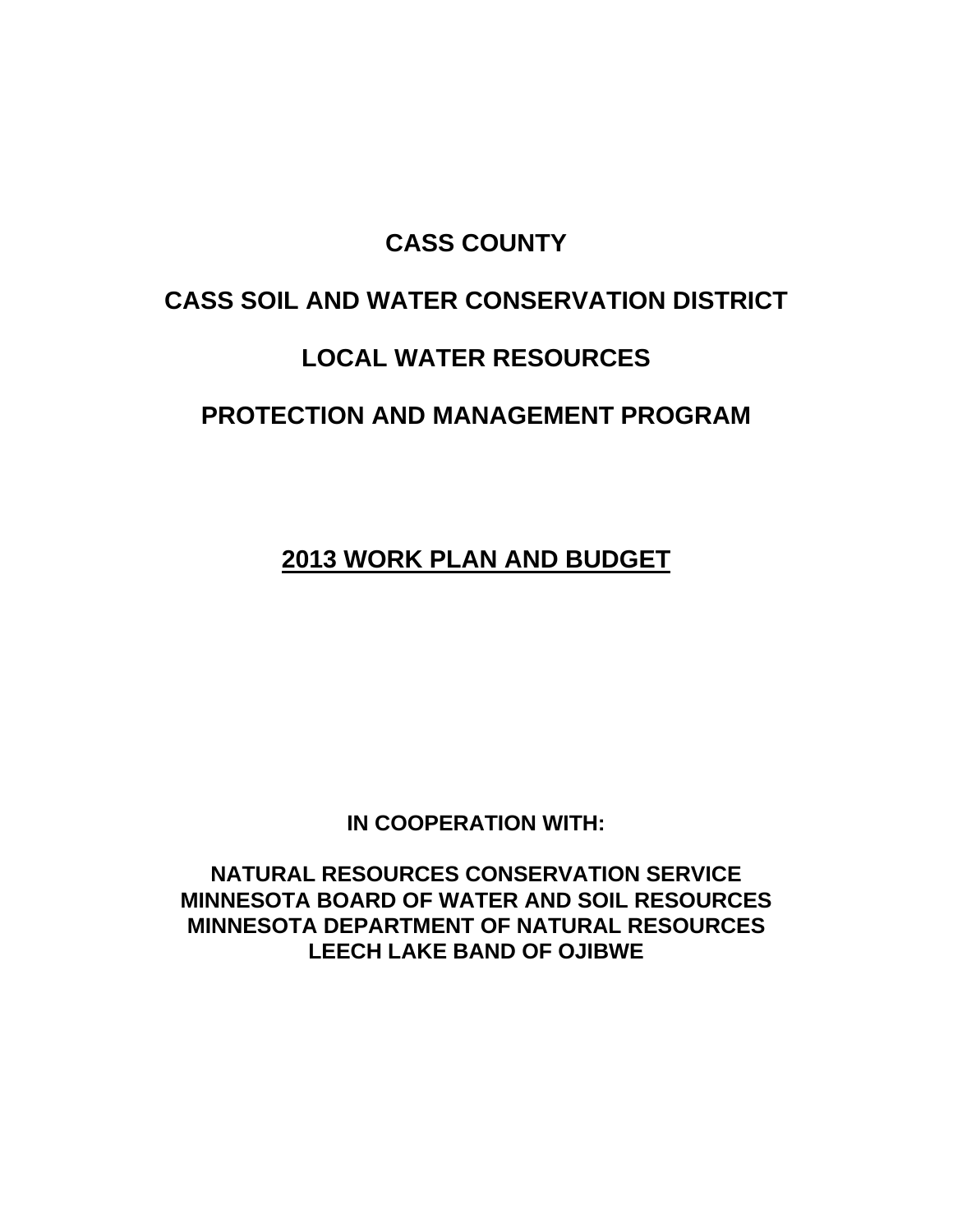# **CASS SWCD MISSION STATEMENT**

**It is the mission** of the Cass Soil and Water Conservation District to provide leadership and technical assistance to landowners and cooperating agencies in the wise use, conservation, and management of Cass County's natural resources.

## **DISTRICT SUPERVISORS AND STAFF**

District Board:

Ken LaPorte, Chairman Jim Ballenthin, Vice Chairman J. David Harder, Secretary Will Pehling, Treasurer Thomas Kuschel, Member

District Staff\*\*:

John Ringle, District Manager Brenda Davis, Clerk Bob Wright, Technician Kelly Condiff, Technician and Shoreline Specialist

\*\*--Cass SWCD has a service agreement with the Cass County Environmental Services Department for employee services.

## **SUMMARY**

Cass County's Comprehensive Local Water Planning serves as the workplan for the Cass SWCD. That plan lists education & information, monitoring & data collection, inventory & mapping, land & water treatment, and regulation & ordinance activities to be undertaken in 2013 and/or carried over from 2012. A full copy of the Cass County Comprehensive Local Water Plan is available on our website at: [http://www.co.cass.mn.us/esd/pdfs/comprehensive\\_plan.pdf](http://www.co.cass.mn.us/esd/pdfs/comprehensive_plan.pdf)

# **COST-SHARE FUNDS NEEDED**

#### **HIGH PRIORITY EROSION PROBLEMS**

Shoreline Erosion 35,000 **HIGH PRIORITY SEDIMENTATION PROBLEMS** Residential Development Stormwater Control 15,000 **SMALL WOODLOT MANAGEMENT FOR WILDLIFE** 8,000

TOTAL \$58,000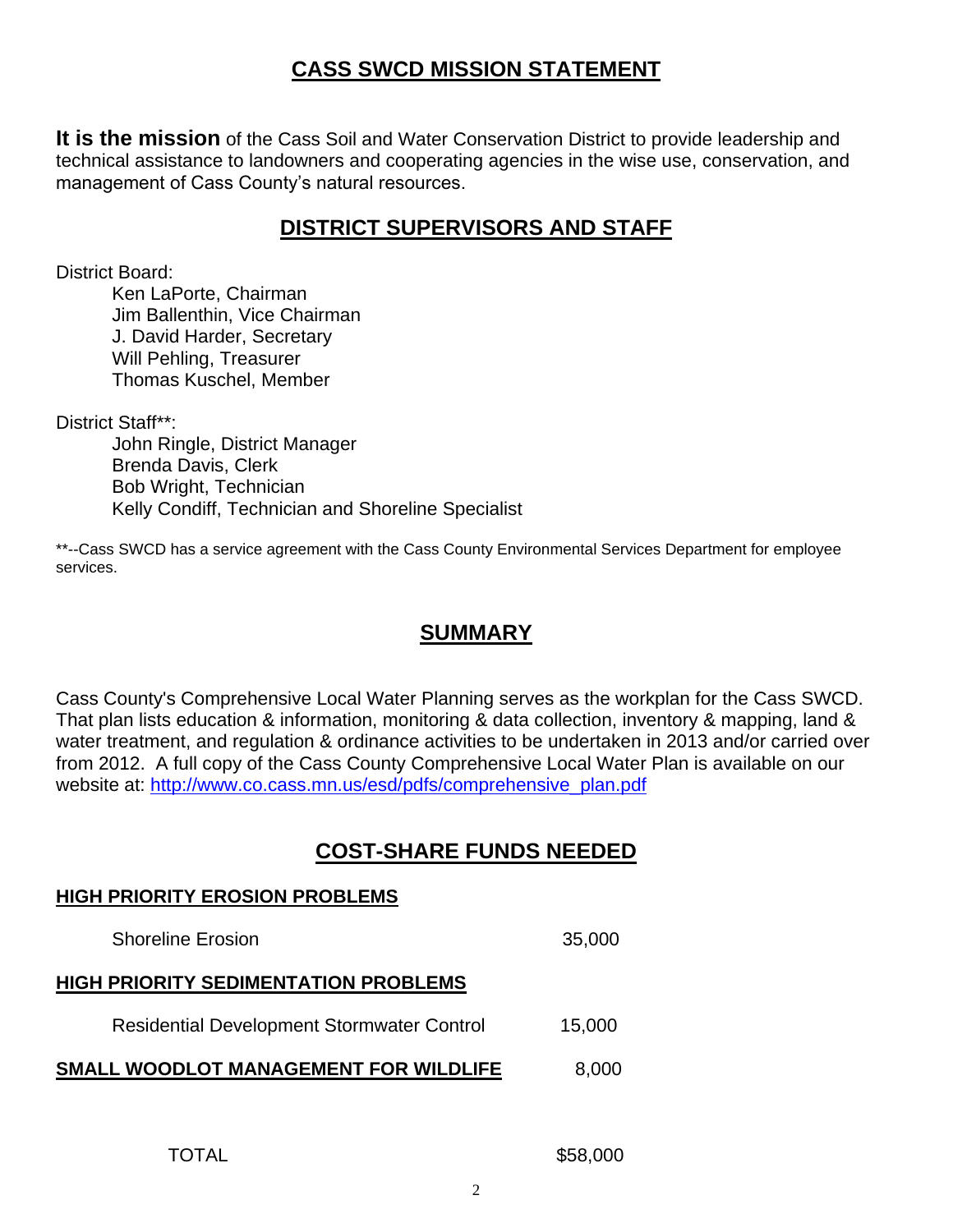# **HIGH PRIORITY AREA DESIGNATIONS**

### **HIGH PRIORITY EROSION**

Areas where erosion from wind or water is occurring on Class I-IV soils equal to or in excess of 2 X T tons per acre per year or any area within 300 feet of a water course or within 1000 feet of a water basin or wetland eroding by water in excess of T tons per acre per year. Highest priority will be given to lakes, wetlands, or water courses classified by the Department of Natural Resources as impaired waters and secondarily, protected waters of the State. The Cass SWCD receive a competitive Grant from the BWSR Clan Water Fund to conduct an erosion control project on Buxton Road between Mann and Mckeowen Lakes and two Shoreland Buffer projects on Ten Mile and Roosevelt Lakes in 2011-2012.

#### **HIGH PRIORITY SEDIMENTATION**

Areas within 300 feet of a water course or 1000 feet of a lake or wetland where the water erosion rate exceeds three tons per acre per year or areas where the district can show that sediment delivery occurs from the watershed or direct conveyance such as a storm sewer or impervious surface discharging to these waters. Highest priority will be given to lakes, wetlands, or water courses classified by the Department of Natural Resources as protected waters of the State.

### **SMALL WOODLOT MANAGEMENT FOR WILDLIFE**

Cost-share funding is available to assist small woodlot owners, non-industrial private forests of more than 20 acres, to develop a forest management plan to increase habitat value for wildlife. A small grant from the Ruffed Grouse Society is being used to assist with plan development by a contracted private forester. Upon completion, the Cass SWCD will assist with finding additional costshare funding to implement small woodlot timber stand improvement practices such as selective harvest, thinning, brush shearing, and selective planting to benefit wildlife.

### **BUDGET**

### Cass Soil and Water Conservation District--F.Y. 2013 Budget

#### Revenues

| Intergovernmental                                                                                                                                              | FY 2012                               | FY2013                                          |
|----------------------------------------------------------------------------------------------------------------------------------------------------------------|---------------------------------------|-------------------------------------------------|
| <b>County Grant</b><br><b>BWSR Cost Share Grant</b><br><b>BWSR General Services Grant</b><br><b>Forest Stewardship Grant</b><br><b>Total Intergovernmental</b> | 6,250<br>10,852<br>18,330<br>\$35,432 | 6,250<br>10,852<br>18,275<br>111,725<br>147,102 |
| Miscellaneous                                                                                                                                                  |                                       |                                                 |
| <b>Well Monitoring</b>                                                                                                                                         | 480                                   | 480                                             |
| Interest                                                                                                                                                       | 930                                   | 700                                             |
| Miscellaneous Reimb.                                                                                                                                           | 9,875                                 | 5,000                                           |
| <b>Total Miscellaneous</b>                                                                                                                                     | \$11,285                              | 6,180                                           |
| <b>Total Revenues</b>                                                                                                                                          | \$46,717                              | 153,282                                         |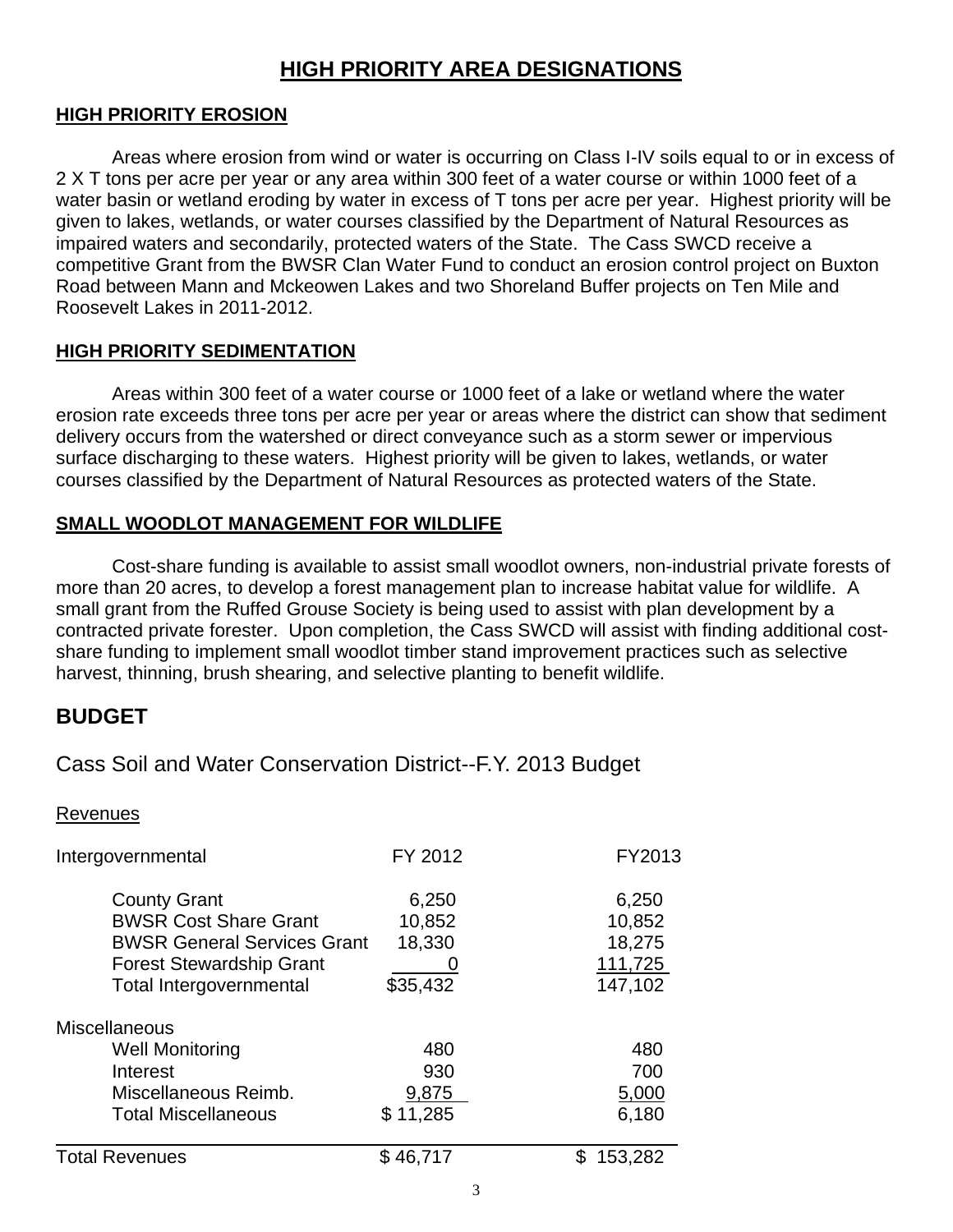### **Expenditures**

| <b>District Operations</b>    |        |        |
|-------------------------------|--------|--------|
| <b>Supervisor Services</b>    | 12,540 | 12,550 |
| <b>Professional Services</b>  | 9,000  | 3,000  |
| <b>Supervisor's Expenses</b>  | 540    | 800    |
| Education                     | 4,000  | 4,000  |
| <b>Employee Expenses</b>      | 456    | 500    |
| Fees, Dues Subscriptions      | 4,300  | 5,200  |
| Insurance                     | 2,500  | 2,500  |
| <b>Office Expenses</b>        | 710    | 2,155  |
| <b>Total Dist. Operations</b> | 34,046 | 30,705 |

### Project Expenditures

| <b>Cost Share Projects</b><br><b>Forest Stewardship Project</b><br><b>Misc Project Expenses</b><br><b>Total Project Expenditures</b> | 10,852<br>1,650<br>12,502 | 10,852<br>100,553<br>11,172<br>122,577 |
|--------------------------------------------------------------------------------------------------------------------------------------|---------------------------|----------------------------------------|
| <b>TOTAL EXPENDITURES</b>                                                                                                            | \$46,548                  | 153,282                                |
| <b>Excess of Revenues</b><br>Over (under) Expenditures                                                                               | 169                       | $\left($                               |

## **SIGNATURES**

### **CASS SOIL AND WATER CONSERVATION DISTRICT**

DISTRICT MANAGER, ESD DIRECTOR

John P. **Pangle**<br>MANAGER. ESD DIRECTOR DATE